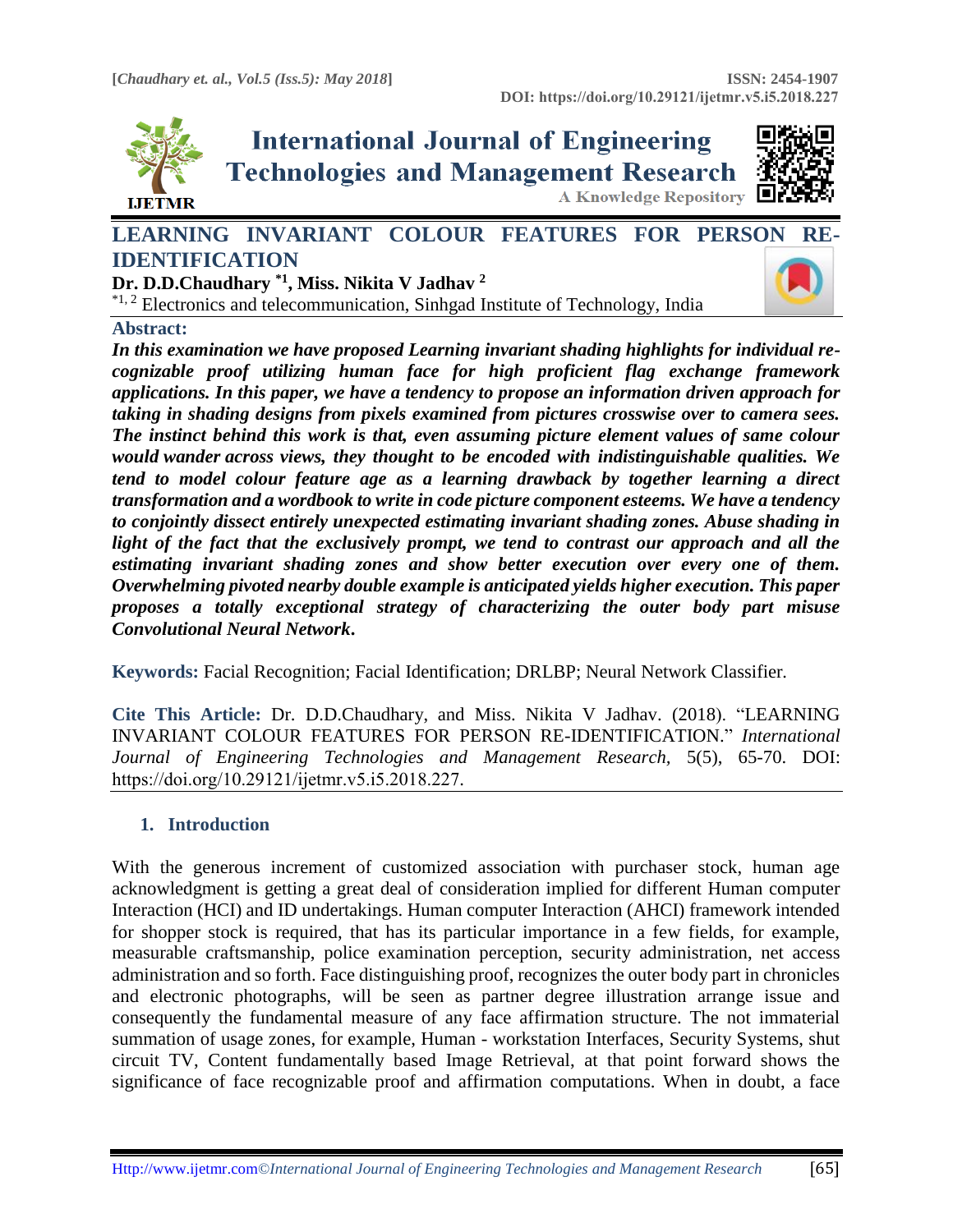acknowledgment structure can pick up a picture and recognizes the stands up to independent of position, scale or outward appearances.

Security is a last worry in our way of life. one in everything about chief essential fields in security framework is the entrance administration that controls the passageway manners by which of a building or a segment like home and work environment. The assurance for get to administration is to a great degree essential as a high scope of lawful offense cases square measure announced once per year. The gigantic amount of lawful offense cases cause a substantial amount of misfortunes looked by the casualties. the gigantic amount of misfortunes underscored that the insurance framework mustn't be taken delicately.

The traditional security framework for get to administration isn't solid since it are frequently thrown and stolen. for example, the Arcanum are regularly unveiled to an unapproved client and furthermore the ID card are frequently stolen by an extortion. With the exception of that, the typical security techniques like keys and character cards are regularly lost or lost basically. In this manner, security framework for get to administration should be dynamic to support the insurance reason. An extra solid security framework should be produced to maintain a strategic distance from bigger misfortune. Biometric innovation is frequently upheld inside the security framework for get to administration since it offers a superior level of security.

Biometrics is the most secure and helpful verification apparatus since it's much unrealistic to acquire, take or fashion ones character.

In this paper we propose an DRLBP feature extraction to detect faces from input images. The feature extraction first detects the faces using RGB colour model and divides the face region into blocks of equal size. After, the neural network classifier method is used to classify the Person reidentification or not-identification from face images.

# **2. Review of Literature**

Face frame is also indispensable data for glasses style firms. Amid this paper, we tend to design a non-contact strategy to order the face shape by exploitation Support Vector Machine (SVM) system. This algorithmic govern comprises of three stages: head division, confront plane distinguishing proof, and face shape characterization. To begin with, as entire 3D body data is caught and utilized as contribution of framework, Eigenvector is utilized to layout frontal feature. Button Neck intersection, Ellipsoid Fitting Technique and Mahalanobis remove are consolidated as a head phaseation algorithmic run to fragment the 3D head. Second, confront frame might be found once anticipated on a plane. Real tomahawks of ellipsoid are acclimated layout a plane on the apex alluded to as the face plane. Face frame on the face plane is evaluated into four classes in third step. To check the execution of the arranged method, ninety subjects are utilized. SVM is utilized to order the face shape into four groups. The four type of the face frame are oval shape, long shape, shape, and square shape. The exactness rate is seventy three.68%. The outcome demonstrates the plausibility of the arranged method. a reward of this procedure is that this strategy is beginning absolutely programmed and non-contact confront shape characterization for entire 3D physical structure data. [1]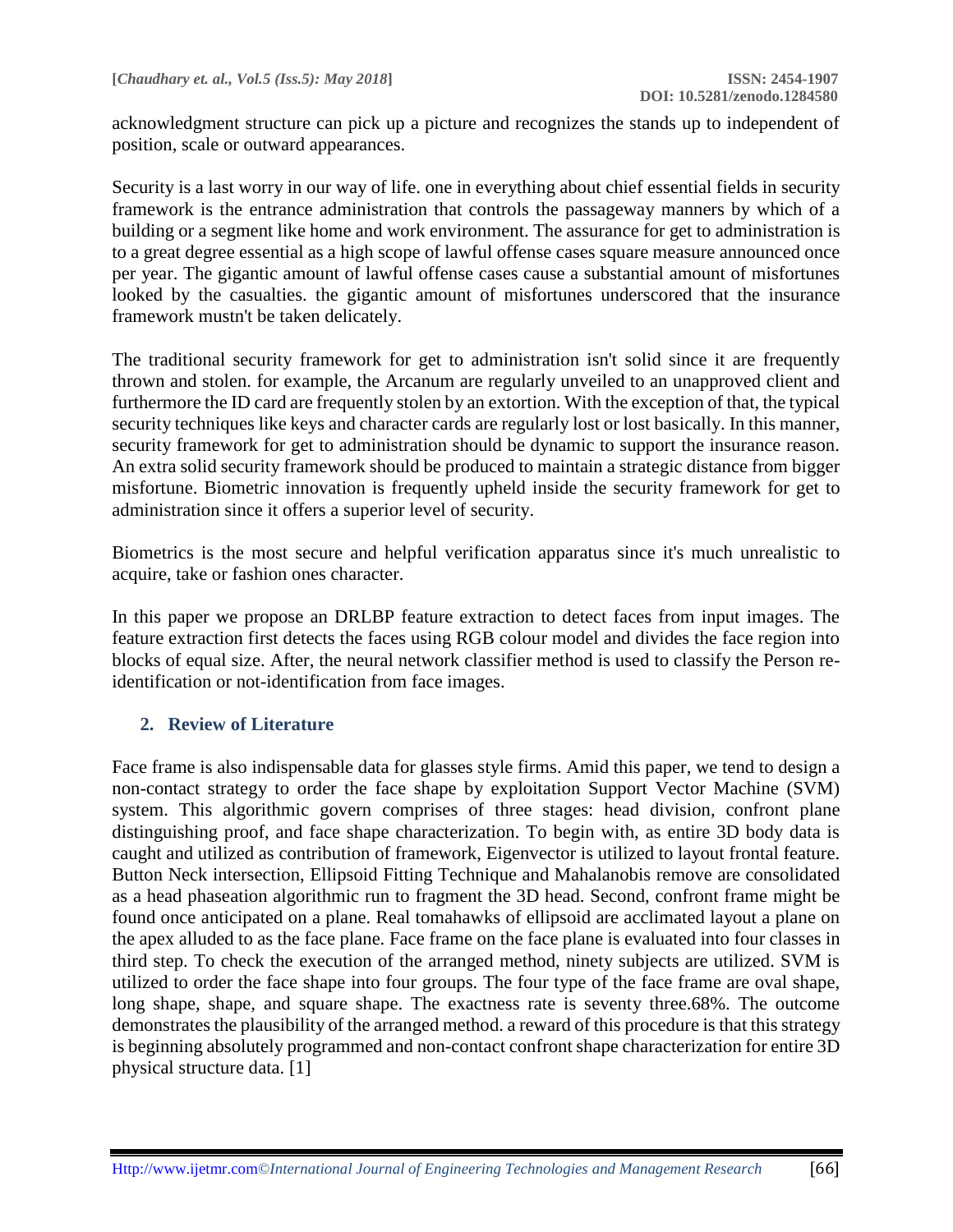As of late, profound learning has turned into a hot examination space. The investigation on character check is advancing apace, be that as it may, facial highlights acknowledgment faces a few troubles as a result of poor healthiness and day and age execution. The component of numerous entirely unexpected very facial highlights is similar to, that is direct to befuddle, and it turned into the key issue to affect the exactness of facial highlights acknowledgment. At a comparable time, Convolutional Neural Network (CNN) has been wide utilized in picture characterization errands by its capable capacity on circulated conceptual element extraction inside the field of picture. This paper styles and understands a discriminative learning convolution neural system. Tests demonstrate that the exactness of the composed facial highlights acknowledgment organize has been adequately moved forward. [3]

Individual re-recognizable proof crosswise over disjoint camera sees assumes a noteworthy part in video police examination. Numerous edge based metric learning calculations have as of late been anticipated to be told an ideal metric, with the objective that examples of a proportionate individual dependably have a place with a comparable class though those from totally extraordinary classifications are isolated by a larger than average edge. These methodologies require no alteration or expansion in order to determine issues of different arrangements. Anyway the arrangement of the edge in these methodologies isn't climbable, and in this way can't enough utilize between class information with regards to the pertinent functional application. To manage this issue we have a tendency to propose a remarkable algorithmic govern called Relaxed Margin parts Investigation (RMCA) to relax the edge requirement. In addition, we have a tendency to outfit our RMCA with a bit perform to make a Kernelized RMCA (KRMCA) to learn non-direct separation measurements to more enhance re-ID precision. Promising outcomes from probes numerous open datasets show the viability of our strategy.



# **3. Block Diagram**

Figure 1: Person Re-Identification based on Facial Image

#### **4. System Architecture**

- 1) Input image
- 2) Preprocessing
- 3) Database creation
- 4) DRLBP feature extraction
- 5) Neural Network Classifier
- 6) Result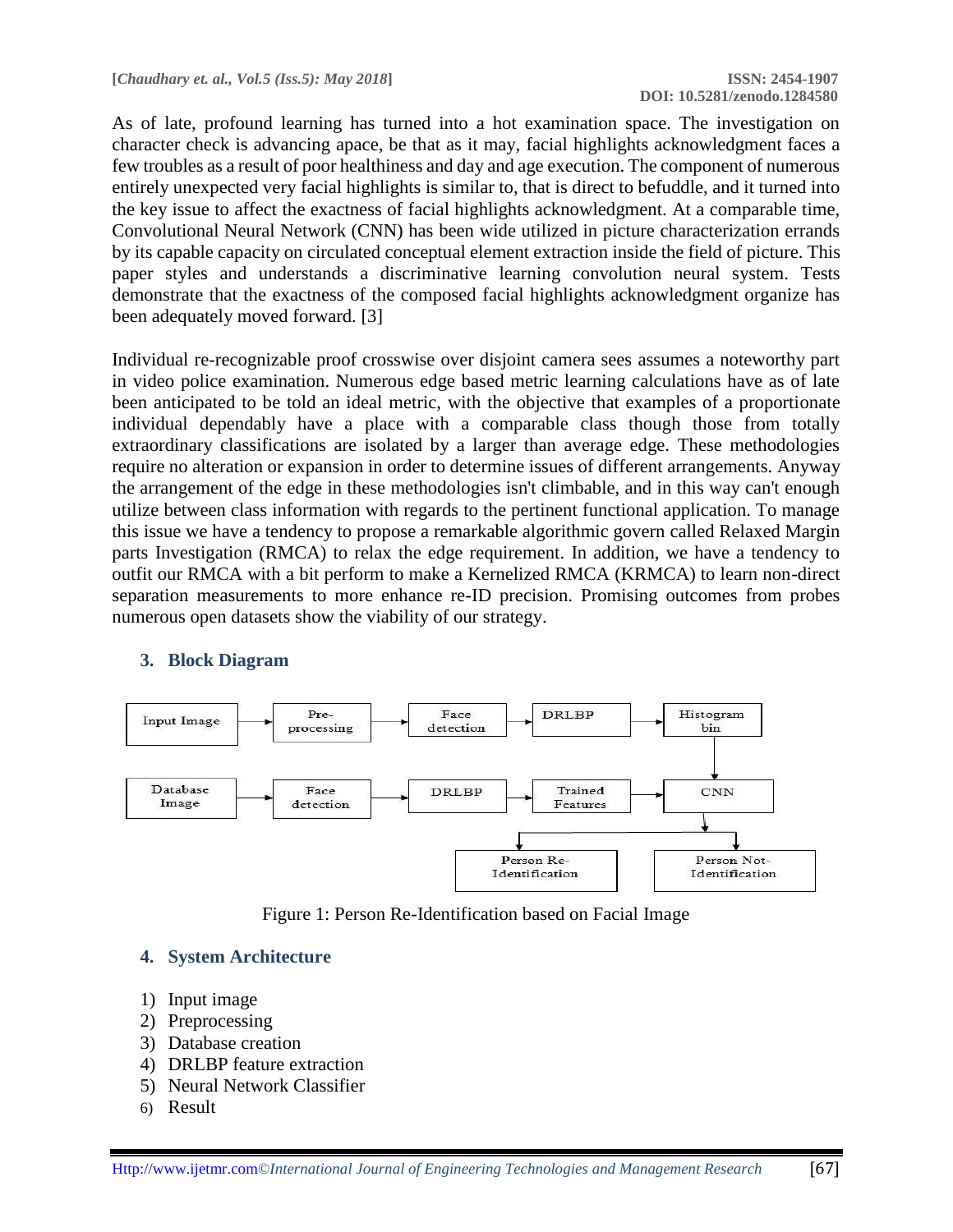# **4.1. Preprocessing**

Picture pre-handling is that the term for tasks on pictures like changing the RGB picture to a dark one by altering the determination of the picture as required .These activities don't expand picture data content anyway they diminish it if entropy is relate degree metric. The point of pre-preparing is relate degree change of the picture data that stifles undesirable mutilations or upgrades some picture alternatives significant for more process and investigation errand. Plane Separation on Red/green/Blue happen.

# **4.2. DRLBP**

The Dominant nearby paired example is utilized to think about every one of the pixels incorporating the inside pixel with the neighboring pixels in the piece to enhance the power against the enlightenment variety. A LBP code for an area was created by increasing the limit esteems with weights given to the comparing pixels, and summing up the outcome. LBP codes are measured utilizing angle vector to produce the histogram of powerful LBP and discriminative highlights are resolved from the vigorous nearby parallel example codes. DRLBP is spoken to as far as set of standardized histogram canisters as neighborhood surface.



Figure 2: DRLBP Process Flow

# **4.3. Convolutional Neural Network**

The execution of the manufactured neural system was assessed as far as instructing execution and arrangement exactness. Simulated Neural Network offers brisk and rectify arrangement and could be a promising instrument for grouping of the outcome. The CNN with FF is trained with reference choices set and desired output misuse newff furthermore, train' command. Here, target one for dataset1, two for dataset2 and dataset3 area unit taken as desired yield. Once the coaching, updated weight issue and biases with elective network parameters area unit hold on to reproduce with input alternatives. At the order organize, investigate picture choices region unit used to recreate with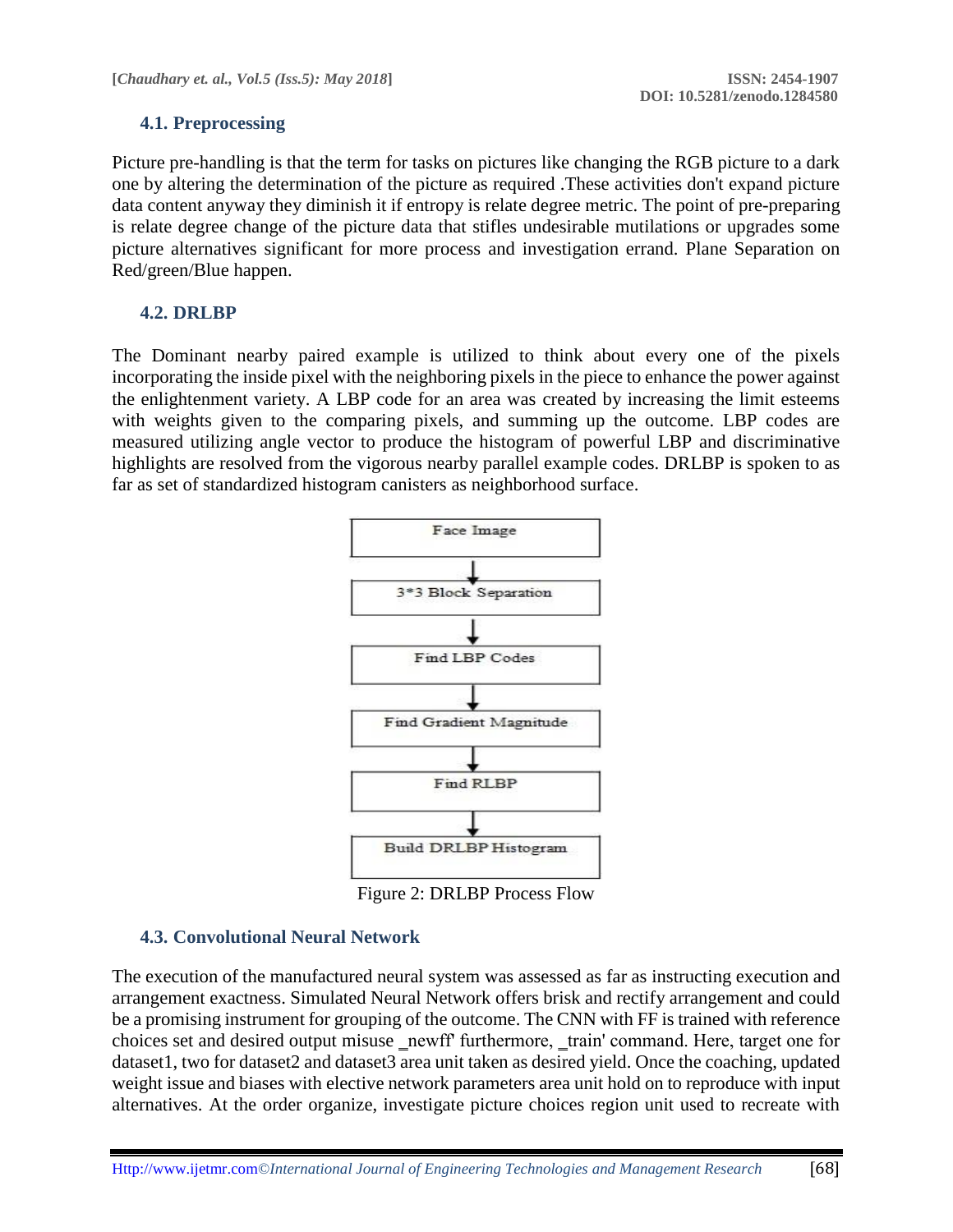prepared system display misuse \_sim' summon. At long last it restores the ordered cost as one, 2 or three bolstered that the decision will be taken as our individual re-recognizable proof characterization.

#### **5. Result and Discussion**

In existing system we are using Brightness transform function but BTF pixel level correspondence cannot be achieved.

In this technique we are applying LBA feature extraction we can get the output. The output result should be come 75% of accuracy only. But in our proposed system we are introducing using DRLBP feature extraction we can get the output. The output result should be come 95% of accuracy.



Figure 3: Input Image with Enhanced RGB Image